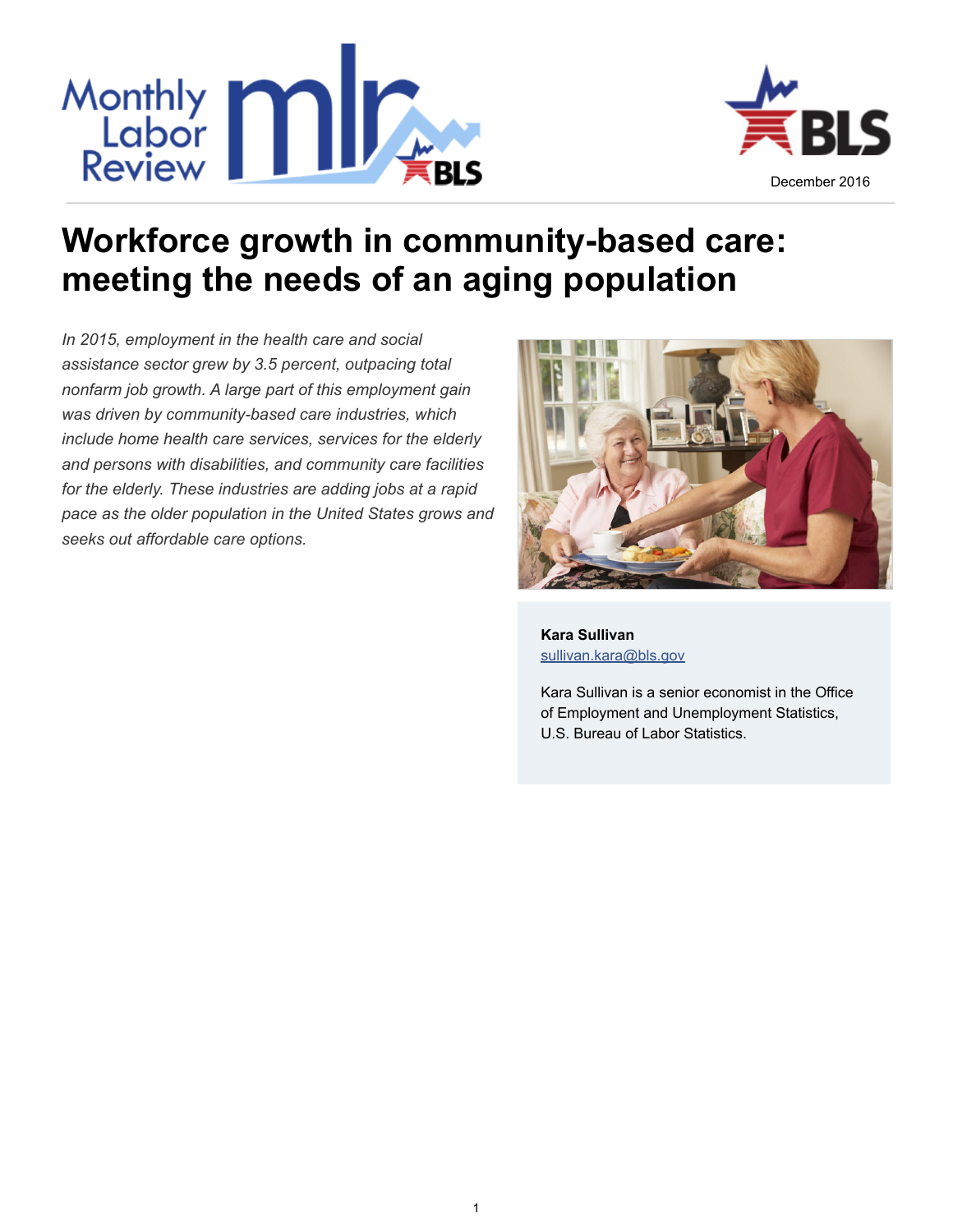

<span id="page-1-1"></span><span id="page-1-0"></span>In 2015, health care and social assistance, an industry sector known for its economic robustness even during times of recession,<sup>[1](#page-12-0)</sup> added jobs at its fastest rate since 2001, outpacing employment growth in all private serviceproviding industries.[2](#page-12-1) (See figure 1.) Over the year, some of the sector's most rapid employment growth occurred in industries that provide elder care outside of nursing homes. Two of those industries—services for the elderly and persons with disabilities, and home health care services—far outpaced employment growth in health care and social assistance. Employment in a third industry—community care facilities for the elderly—outpaced employment growth for all private service-providing industries combined.

Given recent increases in the U.S. population ages 65 and older, the job growth seen in industries that provide health care and social assistance to the elderly is not surprising. Steady demand for long-term care services translates into a greater need for health care and social assistance workers. This article details these employment trends and the demographic, economic, and legislative changes associated with them.

## **Employment and occupations in community-based care industries**

### *Defining community-based care*

<span id="page-1-2"></span>According to the U.S. Department of Health and Human Services, home and community services provide elderly individuals, as well as physically or mentally disabled people of all ages, with assistance in their daily activities, both at home and in community-based settings.<sup>[3](#page-12-2)</sup> These services are delivered primarily by providers in three industries classified in accordance with the North American Industry Classification System (NAICS):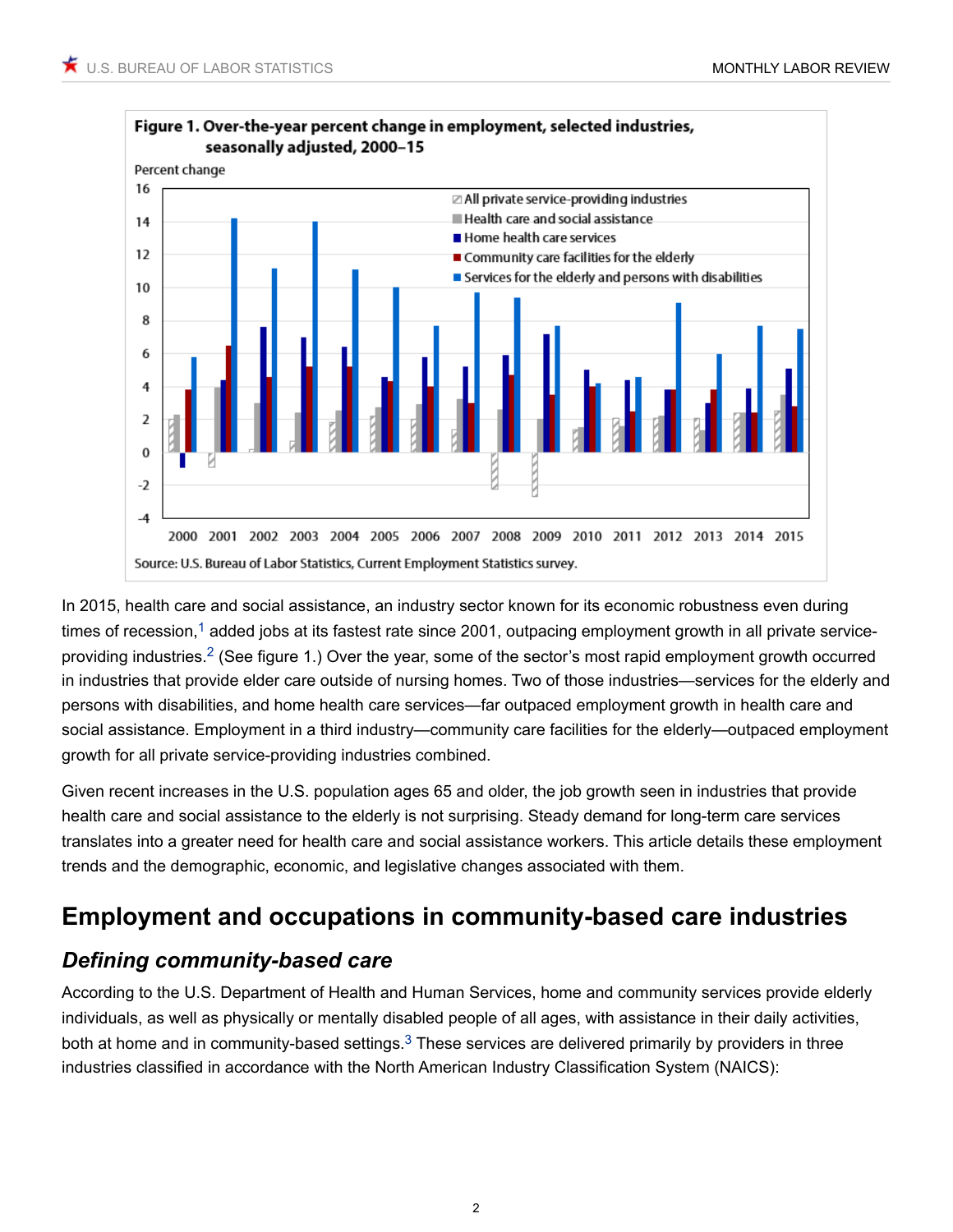- *Services for the elderly and persons with disabilities*, which provides for the social welfare of the elderly, people with intellectual and developmental disabilities, and people with disabilities, both in daycare settings and in the home.
- *Home health care services*, which provides skilled nursing services and a wide range of personal care and medical care services in the home.
- *Community care facilities for the elderly*, [4](#page-12-3) which provides residential care, personal care services, and, in some instances, skilled nursing care for the elderly and people who do not desire to live independently.

<span id="page-2-0"></span>

These three industries (hereafter referred to collectively as "community-based care industries"), along with nursing care facilities, make up the industries that provide long-term care services (primarily to the elderly) in the health care and social assistance sector. Combined, these long-term care industries account for nearly 30 percent of the sector's employment. (See figure 2.)

### *Strong employment growth, low earnings*

Community-based care industries have seen some of the strongest employment growth in recent years. In 2015, employment in services for the elderly and persons with disabilities and in home health care services increased by 7.5 percent and 5.0 percent, respectively, outpacing job growth in health care and social assistance (3.5 percent). Employment in community care facilities for the elderly increased by 2.9 percent in 2015. These recent job gains reflect long-term trends of employment expansion in community-based care industries, which have been steadily adding jobs since 1990.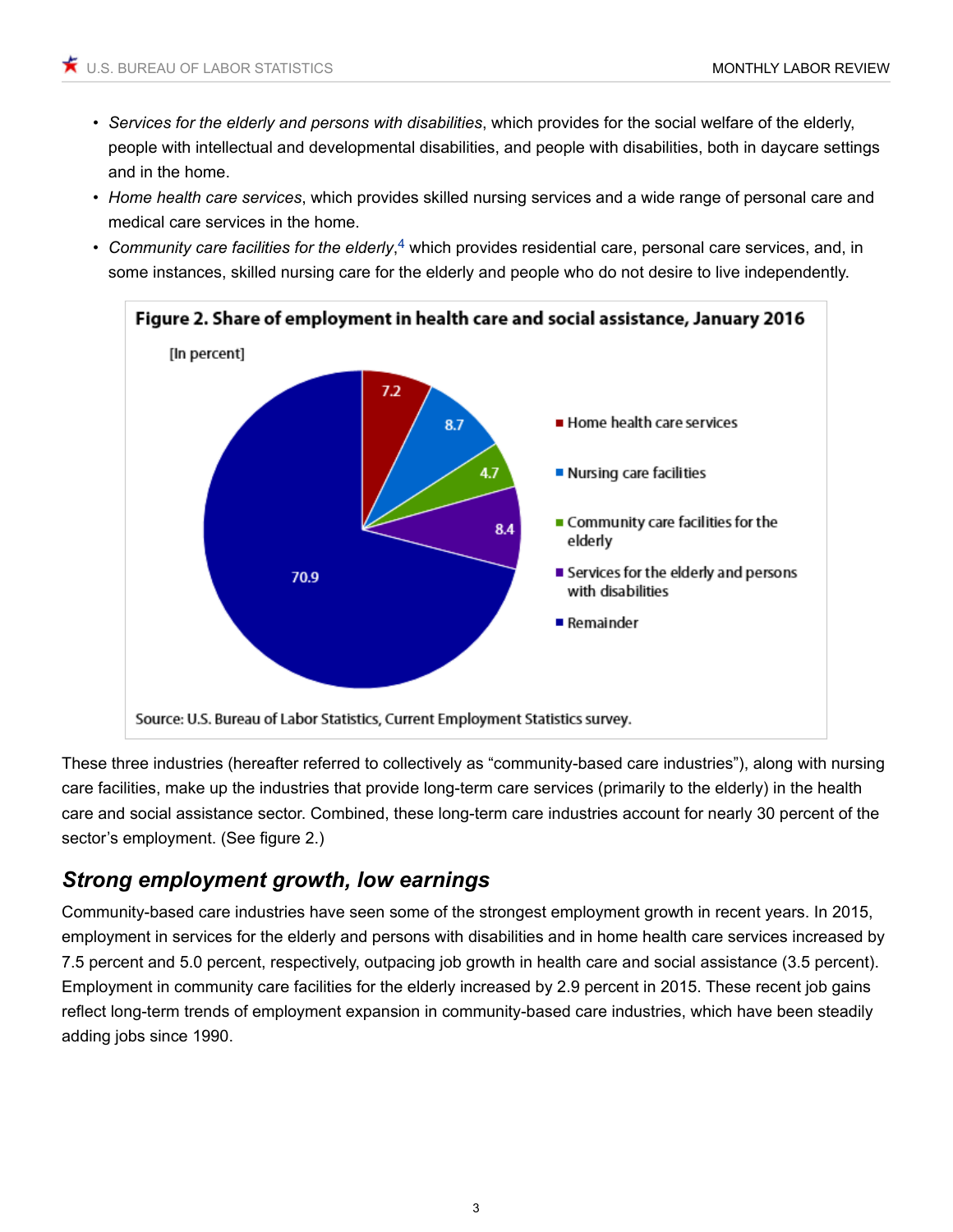#### Figure 3. Index of employment in selected health care industries, seasonally adjusted, January 2010-January 2016





<span id="page-3-0"></span>As shown in figure 3, employment in services for the elderly and persons with disabilities had the largest increase among the community-based care industries, rising from 1.1 million in January 2010 to 1.6 million in January 2016, an increase of 4[5](#page-12-4) percent.<sup>5</sup> Over the same period, employment in home health care services and in community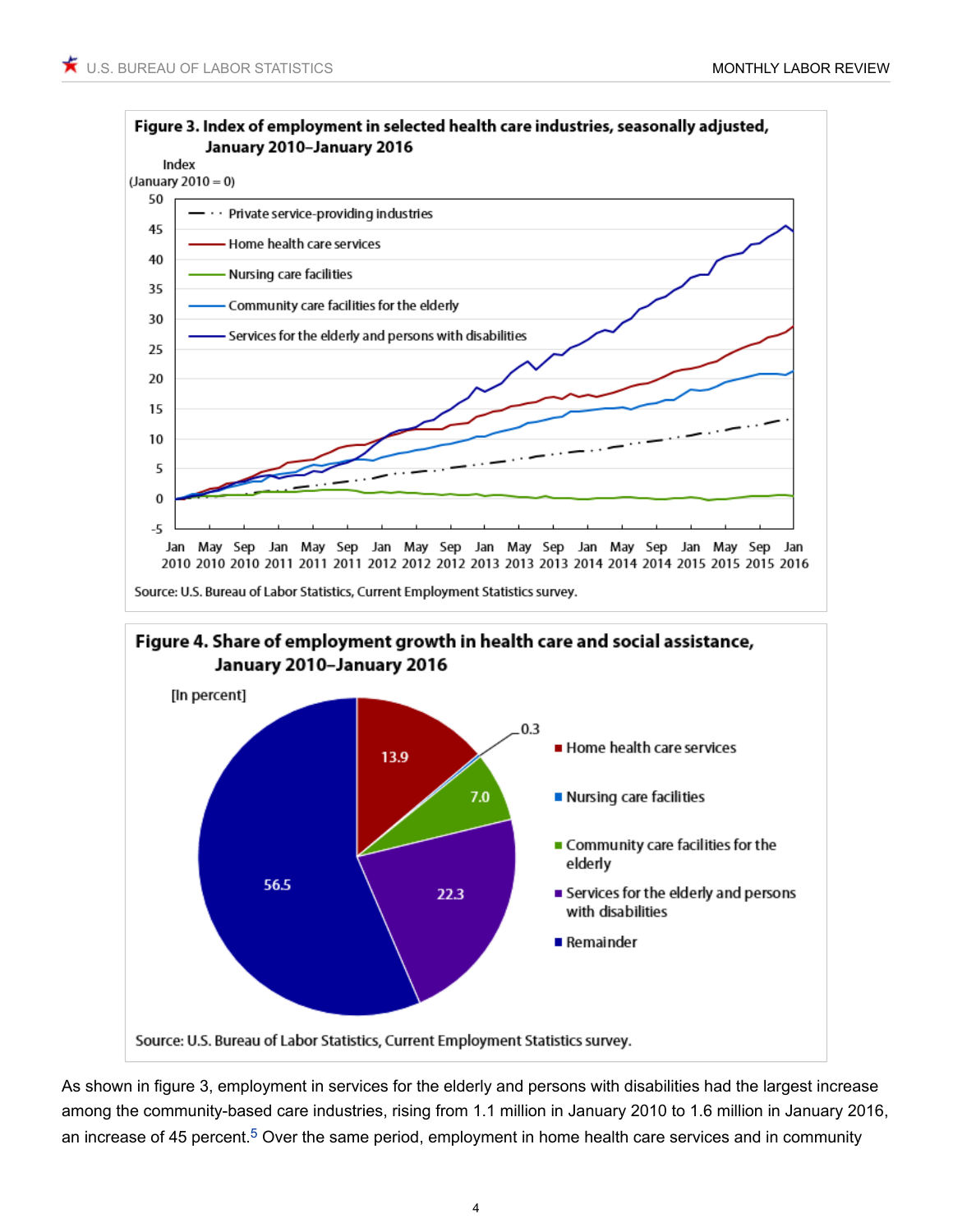care facilities for the elderly also recorded strong growth, increasing from 1.1 million to 1.4 million (29 percent) and from 729,000 to 885,000 (22 percent), respectively. Combined, community-based care industries accounted for nearly half of the job gain in health care and social assistance during the period. (See figure 4.)



<span id="page-4-0"></span>Although community-based care industries are topping others in job growth, their workers have some of the lowest earnings.<sup>[6](#page-12-5)</sup> Average weekly earnings in community-based care industries are well below those in total private service-providing industries and in most other health care industries. (See figure 5.) Because community-based care industries do not focus primarily on providing medical services, the occupations that make up their employment are mostly nonmedical and typically do not require any formal education credential. Lower educational attainment is, in turn, correlated with lower wages.

### *Occupations in community-based care*

<span id="page-4-2"></span><span id="page-4-1"></span>According to data from the Occupational Employment Statistics survey, a few similar, low-wage occupations make up the greatest share of jobs in community-based care industries. Two of the most common occupations in each community-based care industry are personal care aides, who "assist the elderly, convalescents, or persons with disabilities with daily living activities at the person's home or in a care facility," and home health aides, who "provide routine individualized healthcare…to the elderly, convalescents, or persons with disabilities at the patient's home or in a care facility...."<sup>[7](#page-12-6)</sup> These occupations do not typically require an educational credential for entry, and the workers employed in them receive median annual wages between \$19,000 and \$23,000, depending on the industry. $8$  (See table 1.)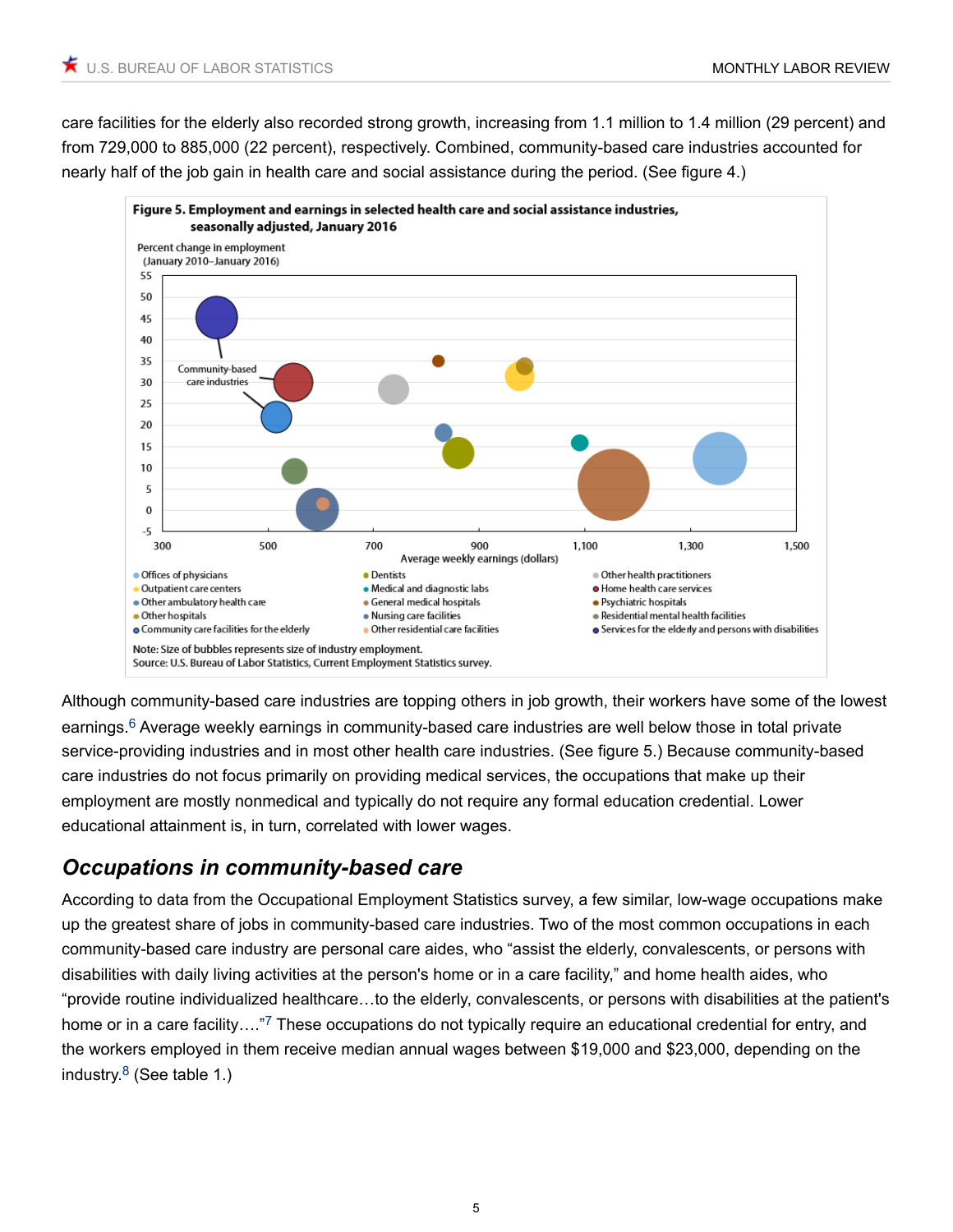#### **Table 1. Employment, wages, and educational requirements for entry into common community-based care occupations, by industry, 2014**

| <b>Occupational title</b>                              | <b>Total</b><br>employment | <b>Percent of total</b><br>employment | <b>Median hourly</b><br>wage | wage     | Annual median Typical education needed for<br>entry |
|--------------------------------------------------------|----------------------------|---------------------------------------|------------------------------|----------|-----------------------------------------------------|
| Home health care services                              |                            |                                       |                              |          |                                                     |
| Home health<br>aides                                   | 385,440                    | 29.67                                 | \$10.44                      | \$21,710 | No formal educational<br>credential                 |
| Personal care<br>aides                                 | 298.450                    | 22.98                                 | 9.2                          | 19,130   | No formal educational<br>credential                 |
| Registered<br>nurses                                   | 173,590                    | 13.36                                 | 30.69                        | 63,840   | Bachelor's degree                                   |
| Community care facilities for the elderly              |                            |                                       |                              |          |                                                     |
| Nursing<br>assistants                                  | 156,220                    | 18.11                                 | 11.64                        | 24,200   | Postsecondary nondegree<br>award                    |
| Personal care<br>aides                                 | 127,470                    | 14.77                                 | 10.3                         | 21,410   | No formal educational<br>credential                 |
| Home health<br>aides                                   | 95,590                     | 11.08                                 | 10.67                        | 22,200   | No formal educational<br>credential                 |
| Services for the elderly and persons with disabilities |                            |                                       |                              |          |                                                     |
| Personal care<br>aides                                 | 543,510                    | 53.98                                 | 10.13                        | 21,070   | No formal educational<br>credential                 |
| Home health<br>aides                                   | 142.910                    | 14.19                                 | 10.34                        | 21,500   | No formal educational<br>credential                 |
| Social and<br>human service<br>assistants              | 29,360                     | 2.92                                  | 14.92                        | 31,030   | High school diploma                                 |
|                                                        |                            |                                       |                              |          |                                                     |

Source: U.S. Bureau of Labor Statistics, Occupational Employment Statistics survey and Employment Projections program.

In addition to having a high concentration of low-wage occupations, community-based care industries have a high concentration of female workers. In community care facilities for the elderly, home health care services, and services for the elderly and persons with disabilities, women make up 81 percent, 88 percent, and 84 percent, respectively, of total employment. By comparison, women make up 53 percent of total employment in private service-providing industries.

<span id="page-5-0"></span>The most common community-based care occupations are projected to be among the fastest growing over the 2014–24 decade. Within that period, personal care aides is expected to add the greatest number of jobs (458,100) of any occupation.<sup>[9](#page-12-8)</sup> Home health aides is expected to be the fifth-fastest-growing occupation, with a 38.1-percent increase in employment, and to add the third-greatest number of jobs (348,400). Nursing assistants and registered nurses—among the most common occupations in community care facilities for the elderly and in home health care services—are expected to add 262,000 and 439,300 jobs, respectively.

### **Increased demand for community-based care services**

The strong job growth in community-based care industries reflects an increased demand for their services—a demand that coincides with recent demographic and economic trends in the United States. One of these trends is the rise in the population of people over age 65. Another is the growing appeal of receiving care in community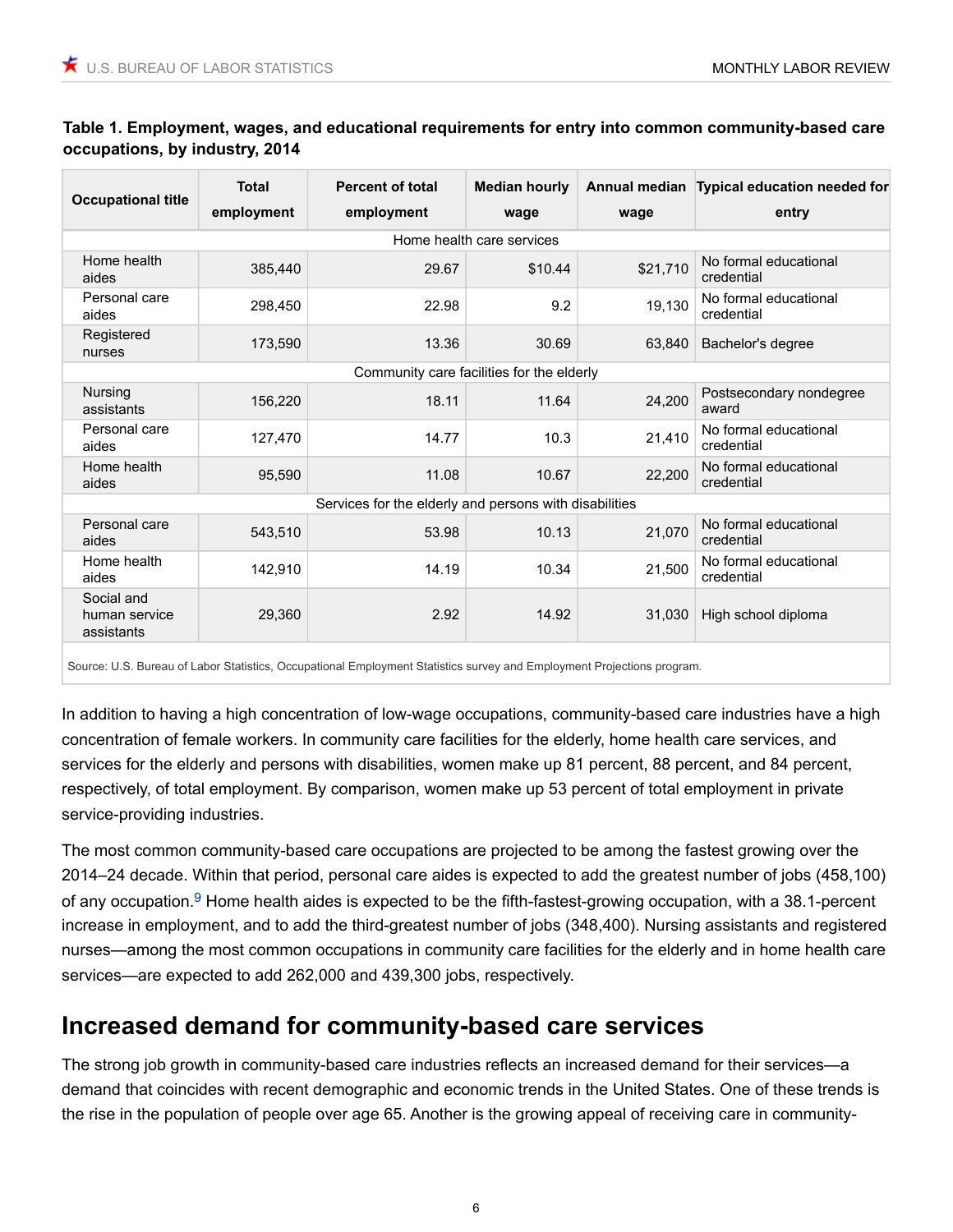based settings, which, unlike nursing care facilities (commonly known as nursing homes), allow people to remain in the comfort of their communities while receiving services.

In addition, lower costs for care providers in community-based care industries lead to lower costs for care recipients and, in turn, to increased demand for community-based care services. Although facilities such as nursing homes offer alternative options for long-term care, these options tend to be more expensive, because inpatient facilities have to provide room and board and require costly medical equipment and staff that can serve people with greater medical and self-care needs. Lastly, recent legislative changes pertaining to Medicare and Medicaid services—changes introduced as part of the Affordable Care Act (ACA)—increased funding for community-based care and, thus, reduced its out-of-pocket cost to consumers.



### *An aging U.S. population*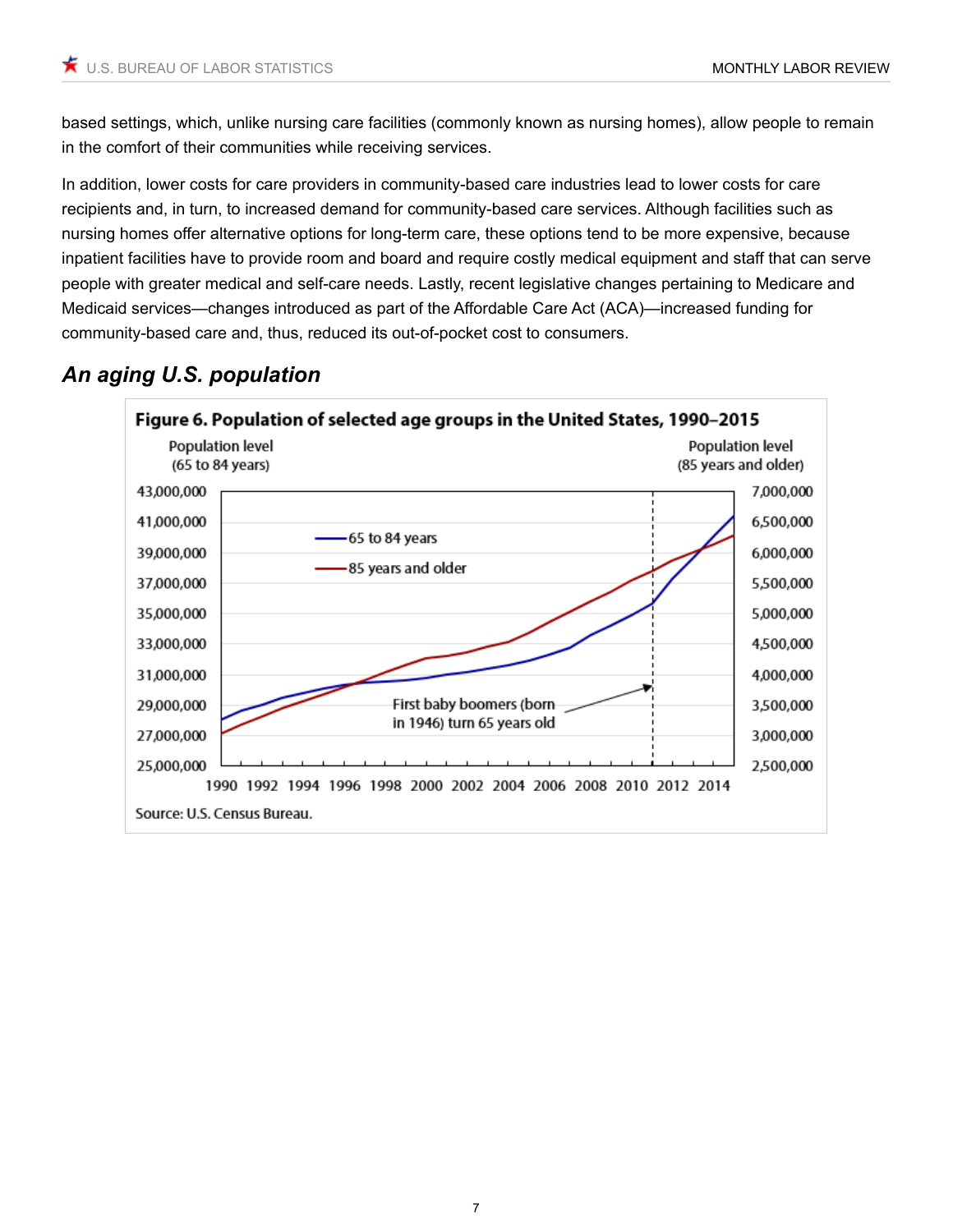

<span id="page-7-1"></span><span id="page-7-0"></span>The employment increases in community-based care industries coincide with growth in the population of older Americans served by those industries. The number of noninstitutionalized adults 65 years and older in the United States now stands at 47.8 million, compared with 8.8 million in 2003.<sup>[10](#page-13-0)</sup> (See figures 6 and 7.) By 2040, their number is expected to reach 82.3 million.<sup>[11](#page-13-1)</sup> This expansion can be attributed mostly to the aging of the baby-boom generation (those born between 1946 and 1964), which represents one of the largest age demographics in the United States. The oldest people in this demographic are now 71 years old, and individuals in older age groups typically require more care for health-related issues. Among noninstitutionalized Americans ages 65 and over, more than one-third have some type of disability and 15 percent report having independent-living difficulty. In addition, about one-third of older Americans live alone and may not have anyone to assist them if they do have or do develop a disability.[12](#page-13-2) There are currently millions of aging U.S. adults with some type of need that could be met with services provided by community-based care providers, and that number will continue to grow.

<span id="page-7-3"></span><span id="page-7-2"></span>The need for medical care and social assistance for older people in the United States is further reflected in spending data for the group. According to data from the Consumer Expenditure Survey, individuals ages 65 and older spent an average of \$954 on medical services in 2014, compared with \$790 for the total U.S. population.<sup>[13](#page-13-3)</sup> This difference demonstrates that an increased need for medical services translates into increased expenditures, some of which are for services provided by community-based care industries.

### *Consumer costs of care: prices matter*

Basic economics suggests that, if presented with two similar but differently priced goods or services, consumers will be more likely to purchase the cheaper good or service. Data from private surveys demonstrate that, on average, community-based care is currently less expensive to consumers than traditional residential long-term care. According to the Cost of Care Survey conducted by Genworth Financial, Inc., an insurance company that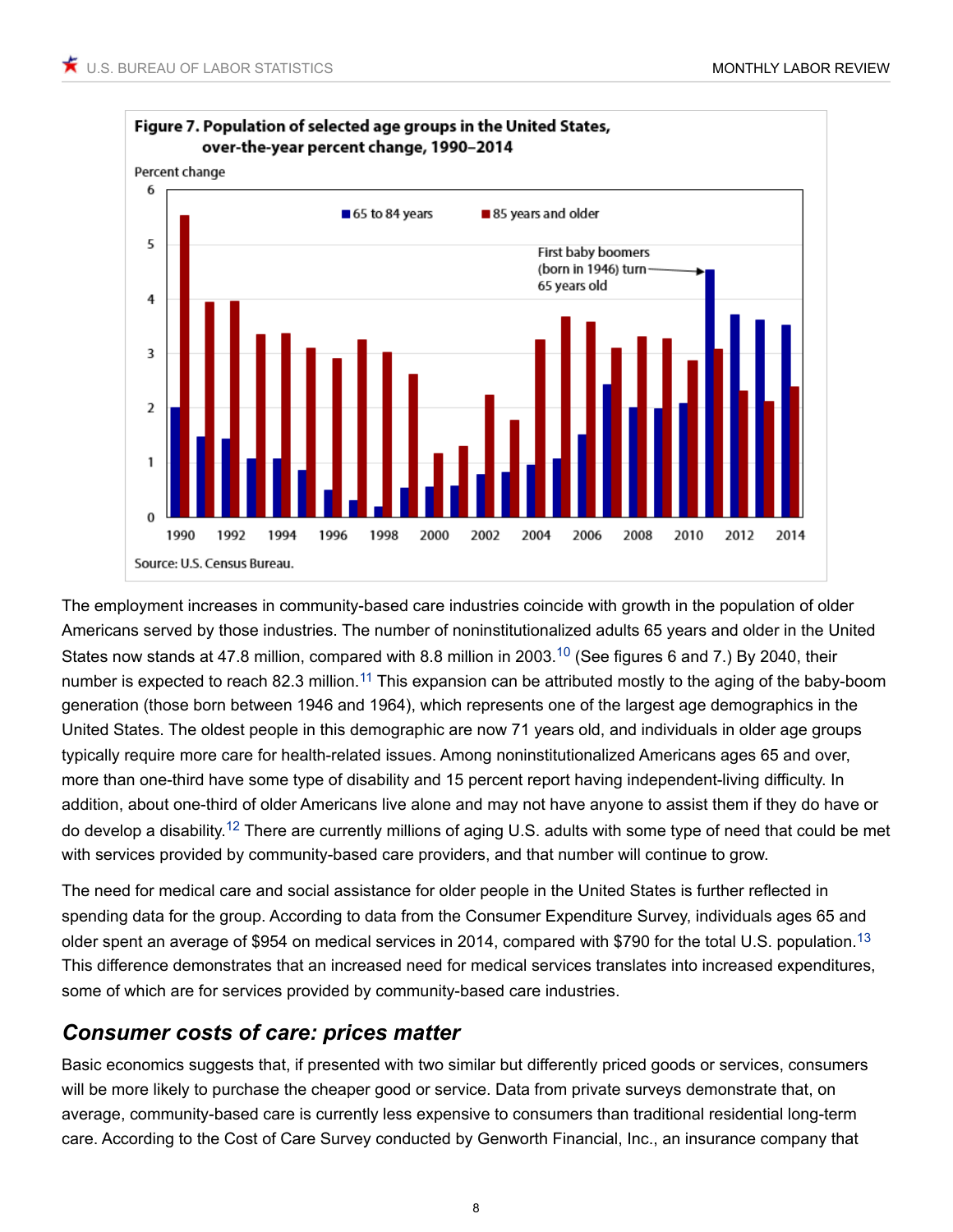<span id="page-8-0"></span>provides long-term care products, the cost of adult daycare in the United States averaged \$17,904 in 2015.<sup>[14](#page-13-4)</sup> For homemaker services, home health aide services, and assisted living facilities—all in the middle of the price range for long-term care—that cost averaged around \$45,000. Nursing home care was at the top of the price range, with an average annual cost of \$80,300 for a semiprivate room and \$91,250 for a private room. Although communitybased care services are not always a perfect substitute for inpatient services provided by hospitals and nursing homes, their lower cost is enough to motivate consumers to choose them whenever possible.

Expectations of future prices also affect demand for goods and services. Over the last 10 years, prices for consumers have increased at a much slower rate in community-based care than in other long-term care services. According to Consumer Price Index data, the price for care of invalids and elderly at home, a service that is provided primarily by community-based care industries, increased moderately, by 19.3 percent from December 2005 to December 2015.[15](#page-13-5) In contrast, over the same period, the price of inpatient hospital services rose by 69.8 percent and the price of nursing home and adult daycare services rose by 41.7 percent. Thus, the cost of community-based care services has increased at a slower pace than the cost of services provided by inpatient health care industries, such as hospitals and nursing homes. This price stability allows consumers to better plan their finances around community-based services and, thus, increases the attractiveness of those services.

<span id="page-8-1"></span>

### *Legislation expands funding for community-based care*

<span id="page-8-3"></span><span id="page-8-2"></span>Historically, Medicaid and Medicare legislative changes aimed at increasing funding for community-based care industries have coincided with employment increases in those industries, especially home health care. In 1988, the ruling in the *Duggan v. Bowen* lawsuit,<sup>[16](#page-13-6)</sup> which challenged the administration of the Medicare home health care program, substantially increased Medicare funding for home health care services. Spending for the industry's services rose rapidly from 1990 to 1997, as did its employment.<sup>[17](#page-13-7)</sup> Recent ACA-related changes to Medicaid laws reflect a further transition of government financial support toward community-based care, driving its job growth.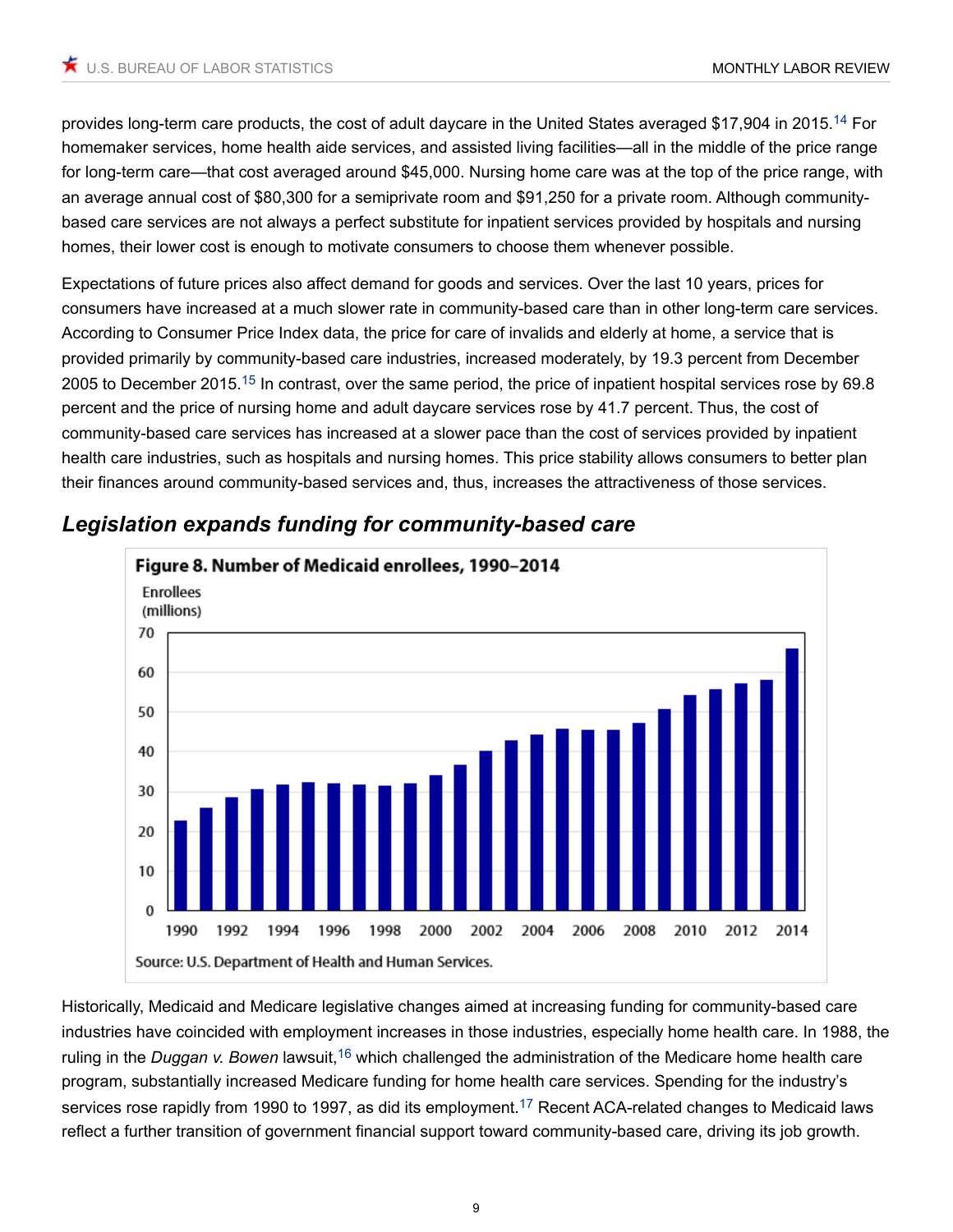These legislative changes occurred in tandem with increases in both Medicaid enrollment (see figure 8) and the U.S. population ages 65 and older.

<span id="page-9-0"></span>Several major rulings since the implementation of the ACA have created programs to increase the funding for, and the accessibility of, community-based care services in eligible states that chose to participate in those programs. On October 1, 2010, the implementation of ACA amendment 1915(i), State Plan Home and Community-Based Services, provided states with new options for offering community-based care services through Medicaid state plans and increased the income ceiling for households that may receive the services.<sup>[18](#page-13-8)</sup> According to a letter from the U.S. Department of Health and Human Services to state Medicaid directors, the purpose of the change was to add "a new section to 1915(i) that allows States the option of providing services to individuals with income up to 300 percent of the Supplemental Security Income (SSI) Federal benefit rate (FBR)."<sup>[19](#page-13-9)</sup> The final ruling for this amendment took place on January 16, [20](#page-13-10)14.<sup>20</sup>

<span id="page-9-2"></span>In addition, new Medicaid provisions implemented as part of ACA amendment 1915(k), Community First Choice Option, likely had an impact on the accessibility of community-based care services. These provisions increased federal–state Medicaid matching payments for community-based care services for people at risk of institutional care as a way to incentivize states to make those services more accessible. The final ruling for this amendment took place on July 6, 2012, stating the following about the amendment's purpose and provisions:

<span id="page-9-3"></span><span id="page-9-1"></span>The Community First Choice Option established a new State plan option to provide home and communitybased attendant services and supports at a 6 percentage point increase in Federal medical assistance percentage (FMAP)…. States electing this option must make available home and community-based attendant services and supports to assist in accomplishing activities of daily living…and health-related tasks through hands-on assistance, supervision, and/or cueing.<sup>[21](#page-13-11)</sup>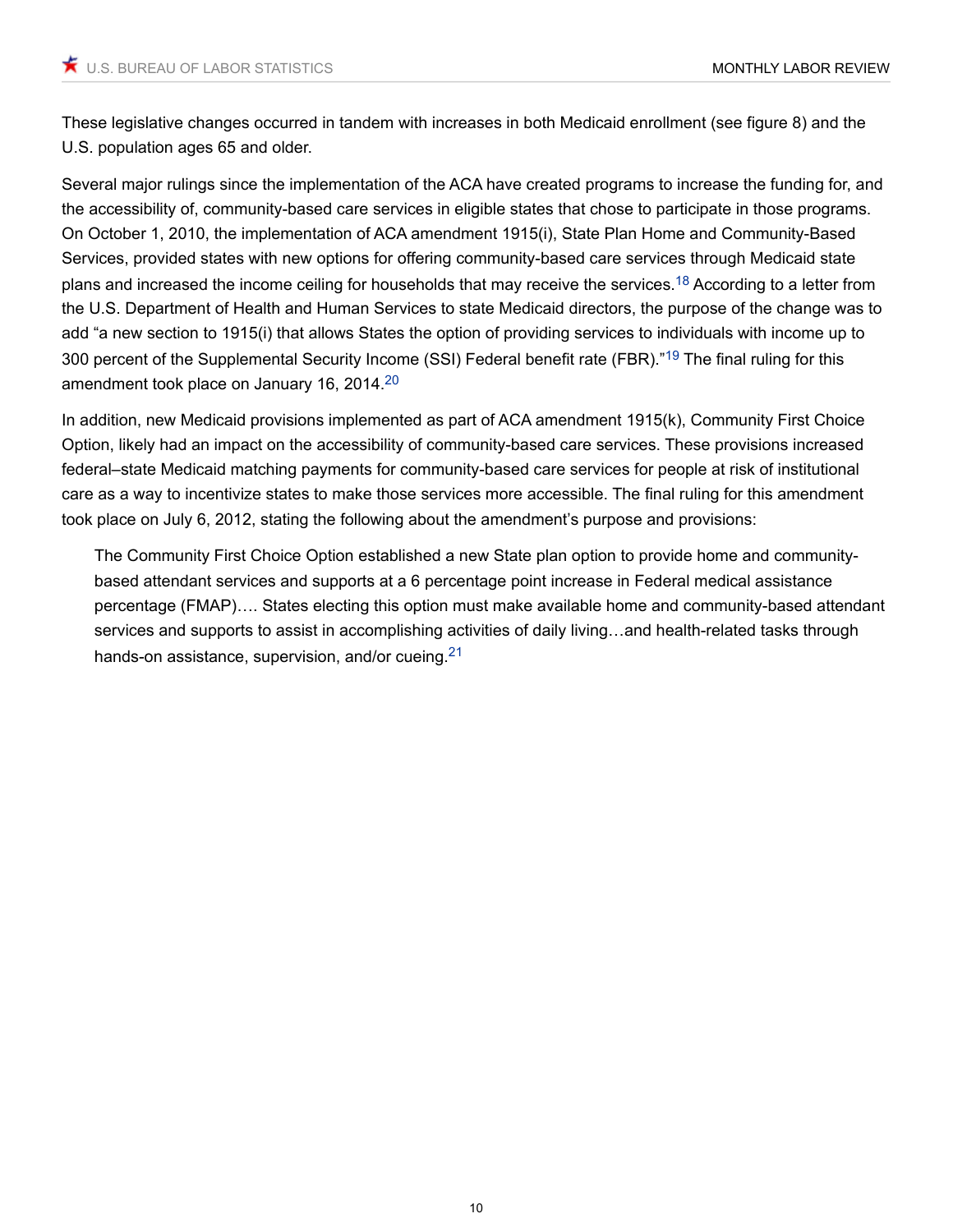

Source: U.S. Bureau of Labor Statistics, Current Employment Statistics survey.

#### Figure 10. Medicaid expenditures and employment in services for the elderly and persons with disabilities, annual percent change, seasonally adjusted, 2000-14



Note: Medicaid data are shown as annual average percent change. Current Employment Statistics employment data are shown as percent change from December estimate of current year to December estimate of previous year. Source: U.S. Bureau of Labor Statistics and U.S. Department of Health and Human Services.

11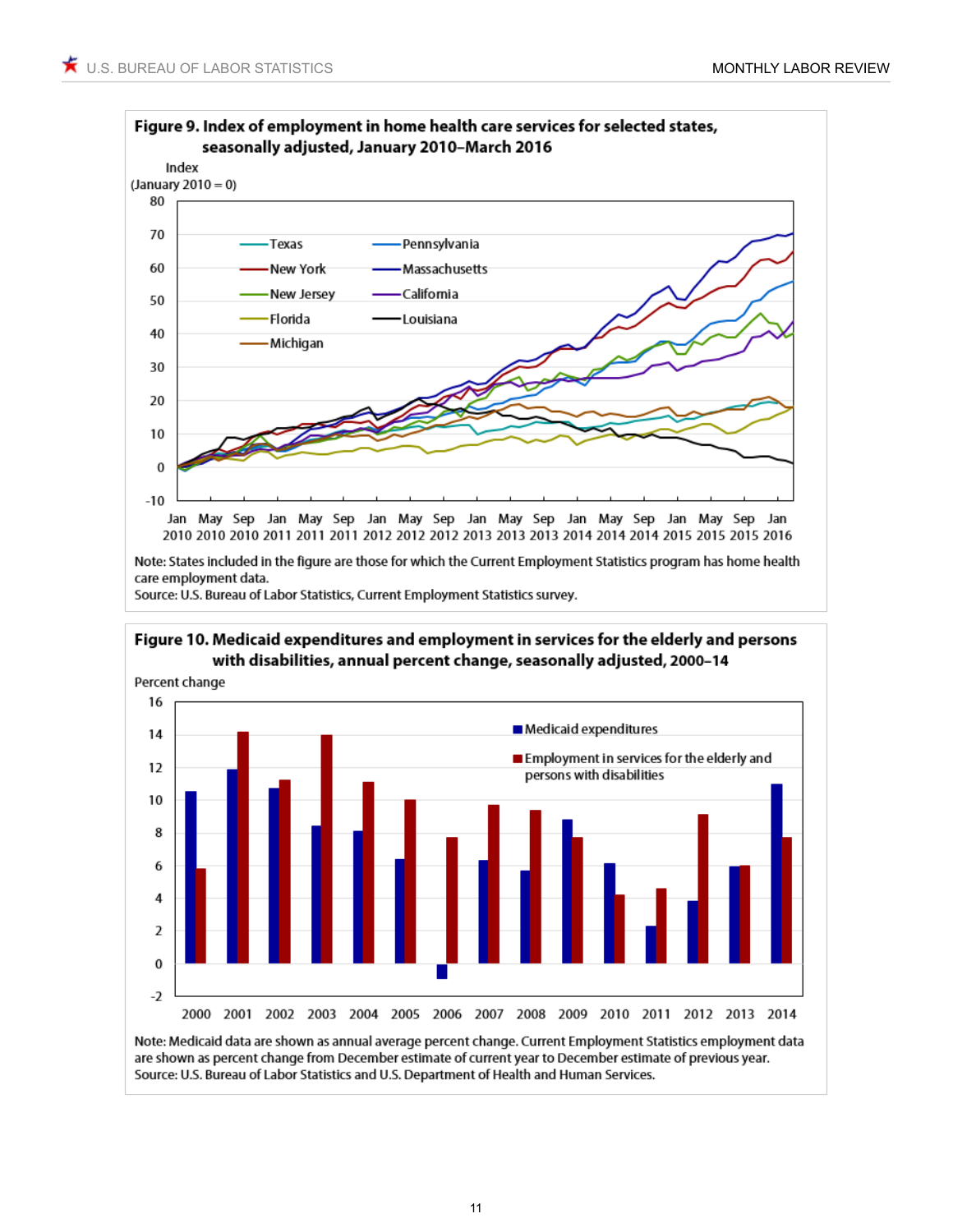While state plan amendments such as 1915(i) and 1915(k) are generally permanent after implementation, other, similar initiatives are temporary. One such initiative is the Balancing Incentive Program, which increased Medicaid's Federal Matching Assistance Percentage for states that (1) improved accessibility to community-based care services and (2) successfully increased the portion of their Medicaid long-term care budget spent on community-based care services, to 50 percent by September 2015. From October 2011 to September 2015, the program gave \$2.4 billion in enhanced federal payments for community-based care services to participating states.<sup>[22](#page-13-12)</sup> States that participated in the initiative for its full duration had higher employment growth in home health care services—the community-based care industry for which the Current Employment Statistics program has the richest state-level data—than states that did not fully participate.<sup>[23](#page-13-13)</sup> (See figure 9.) At the national level, increases in Medicaid expenditures correlated positively with job increases in services for the elderly and persons with disabilities.[24](#page-13-14) (See figure 10.)

<span id="page-11-2"></span><span id="page-11-1"></span>

### <span id="page-11-0"></span>**Employment declines in other long-term care industries**

<span id="page-11-3"></span>While employment growth in community-based care industries has strengthened, that in nursing care facilities has weakened. At the end of 2015, employment in nursing care facilities was still 14,000 below its peak in September 2011. (See figure 11.) One reason for this slower growth is Medicare market-basket reductions for inpatient services.<sup>[25](#page-13-15)</sup> These reductions, which began in 2010, lowered the Medicare payments made for inpatient services, the primary services provided by nursing care facilities. In addition, the expansion of service coverage in community-based care industries may have caused a higher proportion of aging adults to receive services in these industries instead of in nursing care facilities.

# **Conclusion**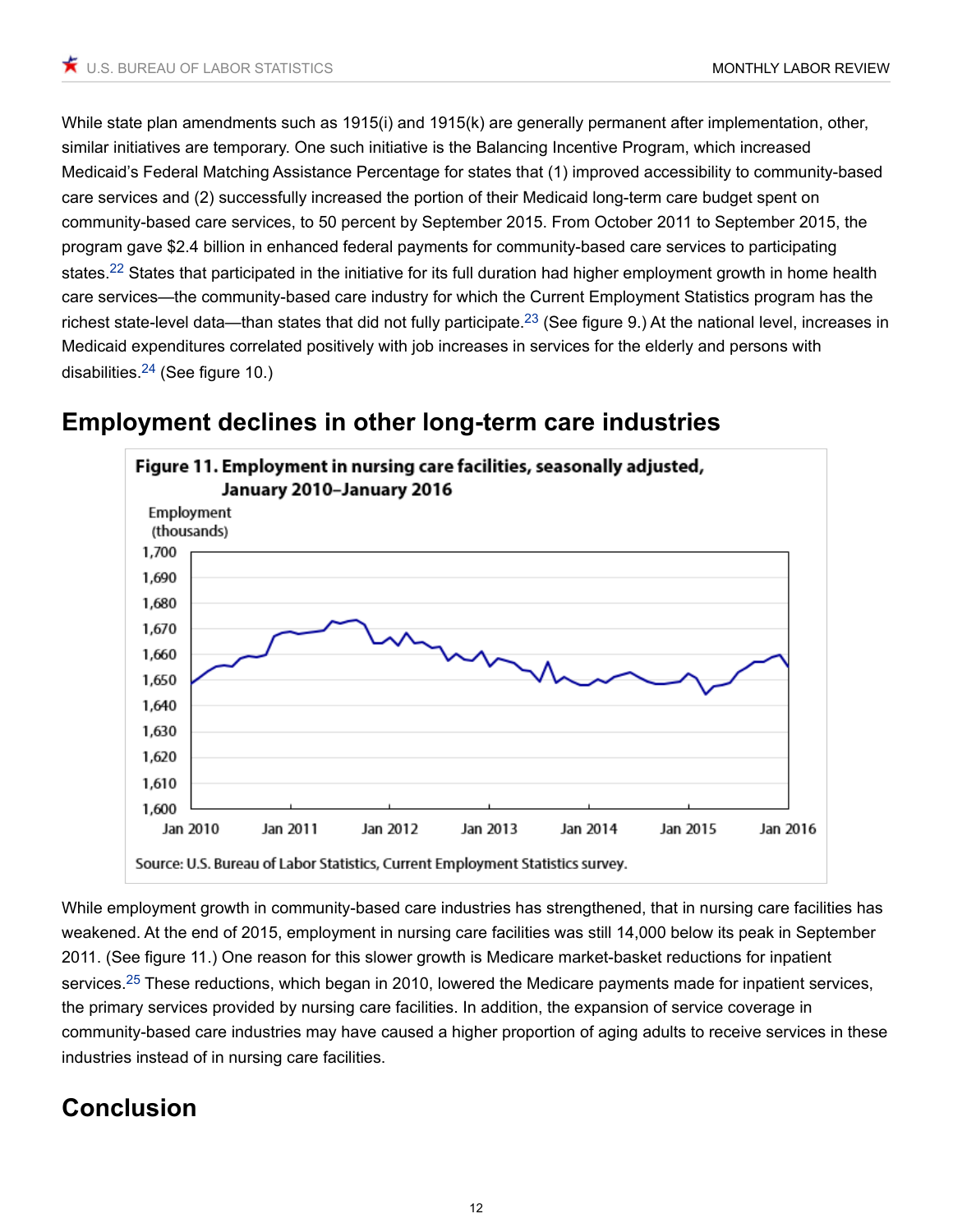Employment growth in the health care and social assistance sector continues to be strong. Much of this growth has been concentrated in three community-based care industries, namely, home health care services, services for the elderly and persons with disabilities, and community care facilities for the elderly. As these component industries have added jobs at a rapid pace, they have also driven the expansion of a few low-wage occupations that typically do not require an educational credential for entry. These employment and occupational changes reflect long-term trends relevant to the present and future needs of the aging baby-boom generation.

The job growth in community-based care industries, which are labor intensive, is correlated with an increased demand for their services. This demand has been driven by a combination of economic, demographic, and legislative factors. Community-based care services are less expensive than other types of elder care, and this difference in cost has made them a more attractive option for the growing population of Americans ages 65 and older. In addition, legislative changes introduced since the implementation of the ACA have increased funding for community-based care and improved its accessibility.

#### SUGGESTED CITATION

Kara Sullivan, "Workforce growth in community-based care: meeting the needs of an aging population," *Monthly Labor Review,* U.S. Bureau of Labor Statistics, December 2016, <https://doi.org/10.21916/mlr.2016.53>

#### **NOTES**

<span id="page-12-0"></span>[1](#page-1-0) Catherine A. Wood, "Employment in health care: a crutch for the ailing economy during the 2007–09 recession," *Monthly Labor Review*, April 2011, [https://www.bls.gov/opub/mlr/2011/04/art2full.pdf.](https://www.bls.gov/opub/mlr/2011/04/art2full.pdf)

<span id="page-12-1"></span>[2](#page-1-1) Unless otherwise noted, employment data in this article are from the Current Employment Statistics (CES) survey.

<span id="page-12-2"></span>[3](#page-1-2) *Understanding Medicaid home and community services: a primer* (U.S. Department of Health and Human Services, October 2010), <https://aspe.hhs.gov/sites/default/files/pdf/73101/primer.pdf>.

<span id="page-12-3"></span>[4](#page-2-0) "Community care facilities for the elderly" is a title used by CES for NAICS 6233 (continuing care retirement communities and assisted living facilities for the elderly).

<span id="page-12-4"></span>[5](#page-3-0) This job gain coincided with a reconstruction in the industry's data series. The Quarterly Census of Employment and Wages (QCEW) program determined that employment from a number of state programs that provide funding for the industry was incorrectly coded as being in private households. With the first quarter of 2013, QCEW began coding this employment under services for the elderly and persons with disabilities. Six states—California, Massachusetts, Missouri, Nebraska, Texas, and Washington—had employment reconstructions in this industry. For more information on these reconstructions, see Wade Petty and Patrick Hu, "CES national benchmark article: BLS establishment survey national estimates revised to incorporate March 2013 benchmarks" (U.S. Bureau of Labor Statistics, 2013), [https://www.bls.gov/ces/cesbmart13.pdf.](https://www.bls.gov/ces/cesbmart13.pdf)

<span id="page-12-5"></span>[6](#page-4-0) Lam Thuy Vo and Josh Zumbrun, "Just how good (or bad) are all the jobs added to the economy since the recession?" *The Wall Street Journal*, May 11, 2016.

<span id="page-12-6"></span>[7](#page-4-1) "May 2015 occupation profiles," *Occupational Employment Statistics* (U.S. Bureau of Labor Statistics), [https://www.bls.gov/oes/](https://www.bls.gov/oes/current/oes_stru.htm) [current/oes\\_stru.htm](https://www.bls.gov/oes/current/oes_stru.htm).

<span id="page-12-7"></span>[8](#page-4-2) "May 2015 national industry-specific occupational employment and wage estimates," *Occupational Employment Statistics* (U.S. Bureau of Labor Statistics), [https://www.bls.gov/oes/current/oessrci.htm.](https://www.bls.gov/oes/current/oessrci.htm)

<span id="page-12-8"></span>[9](#page-5-0) Andrew Hogan and Brian Roberts, "Occupational employment projections to 2024," *Monthly Labor Review*, December 2015, [https://](https://www.bls.gov/opub/mlr/2015/article/occupational-employment-projections-to-2024.htm) [www.bls.gov/opub/mlr/2015/article/occupational-employment-projections-to-2024.htm.](https://www.bls.gov/opub/mlr/2015/article/occupational-employment-projections-to-2024.htm)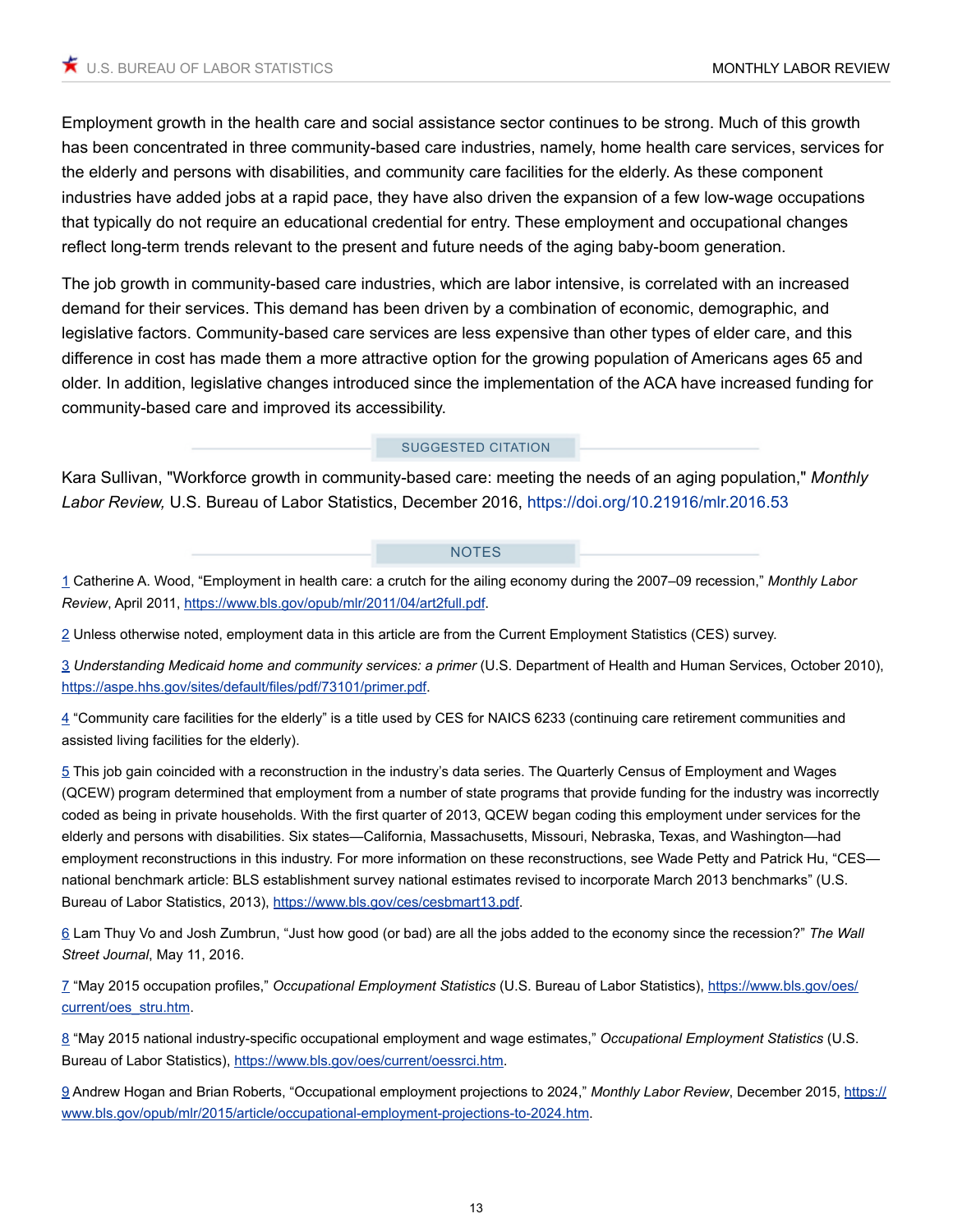<span id="page-13-0"></span>[10](#page-7-0) "Intercensal estimates" (U.S. Census Bureau), https://www.census.gov/popest/data/intercensal/index.html; and "Current estimates data" (U.S. Census Bureau), https://www.census.gov/popest/data/index.html.

<span id="page-13-1"></span>[11](#page-7-1) *A profile of older Americans: 2014* (U.S. Department of Health and Human Services), http://www.aoa.acl.gov/aging\_statistics/ Profile/2014/docs/2014-Profile.pdf.

<span id="page-13-2"></span>[12](#page-7-2) Ibid.

<span id="page-13-3"></span>[13](#page-7-3) "Table 1300. Age of reference person: annual expenditure means, shares, standard errors, and coefficients of variation, Consumer Expenditure Survey, 2014" (U.S. Bureau of Labor Statistics, September 2015), <https://www.bls.gov/cex/2014/combined/age.pdf>.

<span id="page-13-4"></span>[14](#page-8-0) "Genworth 2015 Cost of Care Survey" (Genworth Financial, Inc., April 1, 2015), [https://www.genworth.com/dam/Americas/US/](https://www.genworth.com/dam/Americas/US/PDFs/Consumer/corporate/130568_040115_gnw.pdf) [PDFs/Consumer/corporate/130568\\_040115\\_gnw.pdf.](https://www.genworth.com/dam/Americas/US/PDFs/Consumer/corporate/130568_040115_gnw.pdf)

<span id="page-13-5"></span>[15](#page-8-1) Data are for the Consumer Price Index for All Urban Consumers and are not seasonally adjusted. See "CPI databases," *Consumer Price Index* (U.S. Bureau of Labor Statistics), [https://www.bls.gov/cpi/data.htm.](https://www.bls.gov/cpi/data.htm)

<span id="page-13-6"></span>[16](#page-8-2) *Duggan v. Bowen*, U.S. District Court for the District of Columbia, no. 87-0383, August 1, 1988.

<span id="page-13-7"></span>[17](#page-8-3) Nelda McCall, "Long term care: definition, demand, cost, and financing," in Nelda McCall, ed., *Who will pay for long term care? Insights from the Partnership programs* (Chicago, IL: Health Administration Press, 2001), p. 19.

<span id="page-13-8"></span>[18](#page-9-0) "Fact sheet: summary of key provisions of the final rule for 1915(i) Home and Community-Based Services (HCBS) state plan option" (U.S. Department of Health and Human Services, January 10, 2014).

<span id="page-13-9"></span>[19](#page-9-1) "Improving access to home and community-based services" (U.S. Department of Health and Human Services, August 6, 2010), <https://openminds.com/wp-content/uploads/indres/080610dscmshcbs.pdf>.

<span id="page-13-10"></span> $\frac{20}{20}$  $\frac{20}{20}$  $\frac{20}{20}$  "Medicaid program; State Plan Home and Community-Based Services, 5-year period for waivers, provider payment reassignment, and home and community-based setting requirements for Community First Choice and Home and Community-Based Services (HCBS) waivers; final rule," *Federal Register*, vol. 79, no. 11, January 16, 2014, pp. 2947–3039, [https://federalregister.gov/a/](https://federalregister.gov/a/2014-00487) [2014-00487.](https://federalregister.gov/a/2014-00487)

<span id="page-13-11"></span>[21](#page-9-3) "Medicaid program; Community First Choice Option; final rule," *Federal Register*, vol. 77, no. 88, May 7, 2012, pp. 26827–26903, <https://www.federalregister.gov/documents/2012/05/07/2012-10294/medicaid-program-community-first-choice-option>.

<span id="page-13-12"></span>[22](#page-11-0) See "Balancing Incentive Program" (U.S. Department of Health and Human Services), https://www.medicaid.gov/Medicaid-CHIP-Program-Information/By-Topics/Long-Term-Services-and-Supports/Balancing/Balancing-Incentive-Program.html. The following states continued participating in the program after the September 2015 deadline: Connecticut, Georgia, Illinois, Maine, Maryland, Massachusetts, Mississippi, Nevada, New Hampshire, New Jersey, New York, Pennsylvania, and Texas.

<span id="page-13-13"></span>[23](#page-11-1) As shown in figure 9, California still has high employment growth in home health care services, despite not participating in the Balancing Incentive Program. This could be due to demographic and other factors specific to the state's healthcare system.

<span id="page-13-14"></span>[24](#page-11-2) "Table 3. National health expenditures; levels and annual percent change, by source of funds: selected calendar years 1960– 2014" (U.S. Department of Health and Human Services), [https://www.cms.gov/research-statistics-data-and-systems/statistics-trends](https://www.cms.gov/research-statistics-data-and-systems/statistics-trends-and-reports/nationalhealthexpenddata/nhe-fact-sheet.html)[and-reports/nationalhealthexpenddata/nhe-fact-sheet.html.](https://www.cms.gov/research-statistics-data-and-systems/statistics-trends-and-reports/nationalhealthexpenddata/nhe-fact-sheet.html)

<span id="page-13-15"></span>[25](#page-11-3) A "market basket" is an index measuring changes in the cost of goods and services—in this case, purchased by inpatient facilities. See "Market basket definitions and general information" (U.S. Department of Health and Human Services), [https://www.cms.gov/](https://www.cms.gov/research-statistics-data-and-systems/statistics-trends-and-reports/medicareprogramratesstats/downloads/info.pdf) [research-statistics-data-and-systems/statistics-trends-and-reports/medicareprogramratesstats/downloads/info.pdf](https://www.cms.gov/research-statistics-data-and-systems/statistics-trends-and-reports/medicareprogramratesstats/downloads/info.pdf).

RELATED CONTENT